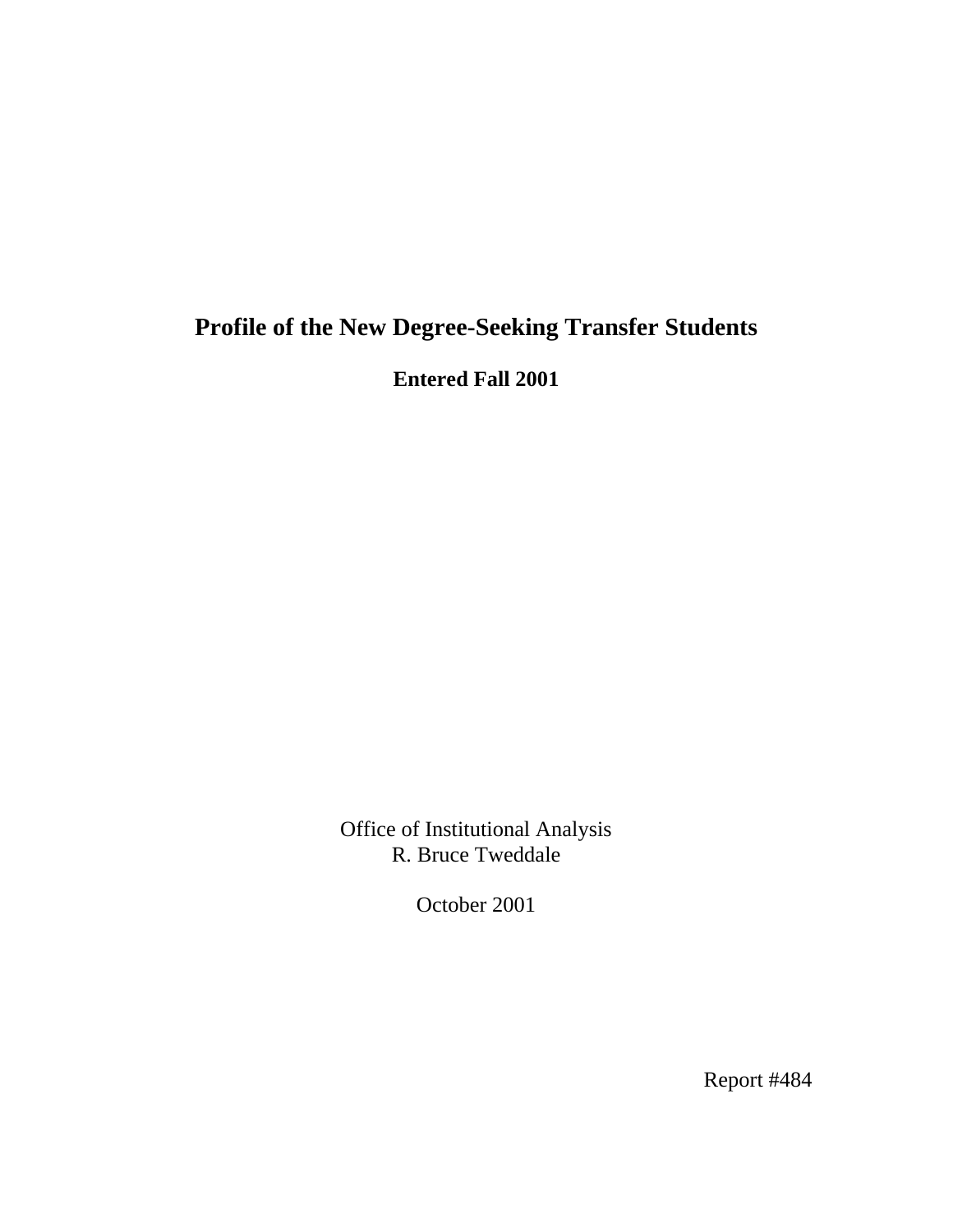A total of 1,171 students entered Grand Valley State University during Fall 2001 as new degree-seeking transfer students. This report delineates some of the characteristics of this group of students. The tables are divided into the following groups of students.

- 1. 2yr tran students transferring from 2-year institutions
- 2. 4yr tran students transferring from 4-year institutions

| <b>College</b>                        | <b>Number</b> |
|---------------------------------------|---------------|
| <b>Grand Rapids Community College</b> | 240           |
| <b>Muskegon Community College</b>     | 83            |
| Northwestern Michigan Community       | 33            |
| College                               |               |
| <b>Lansing Community College</b>      | 32            |
| <b>Oakland Community College</b>      | 23            |
| <b>Kellogg Community College</b>      | 18            |
| Kalamazoo Valley Community            | 15            |
| College                               |               |
| North Central Michigan College        | 14            |
| <b>West Shore Community College</b>   | 14            |
|                                       |               |
| all others                            |               |

#### *College from which the Students Transferred (2yr Transfers)*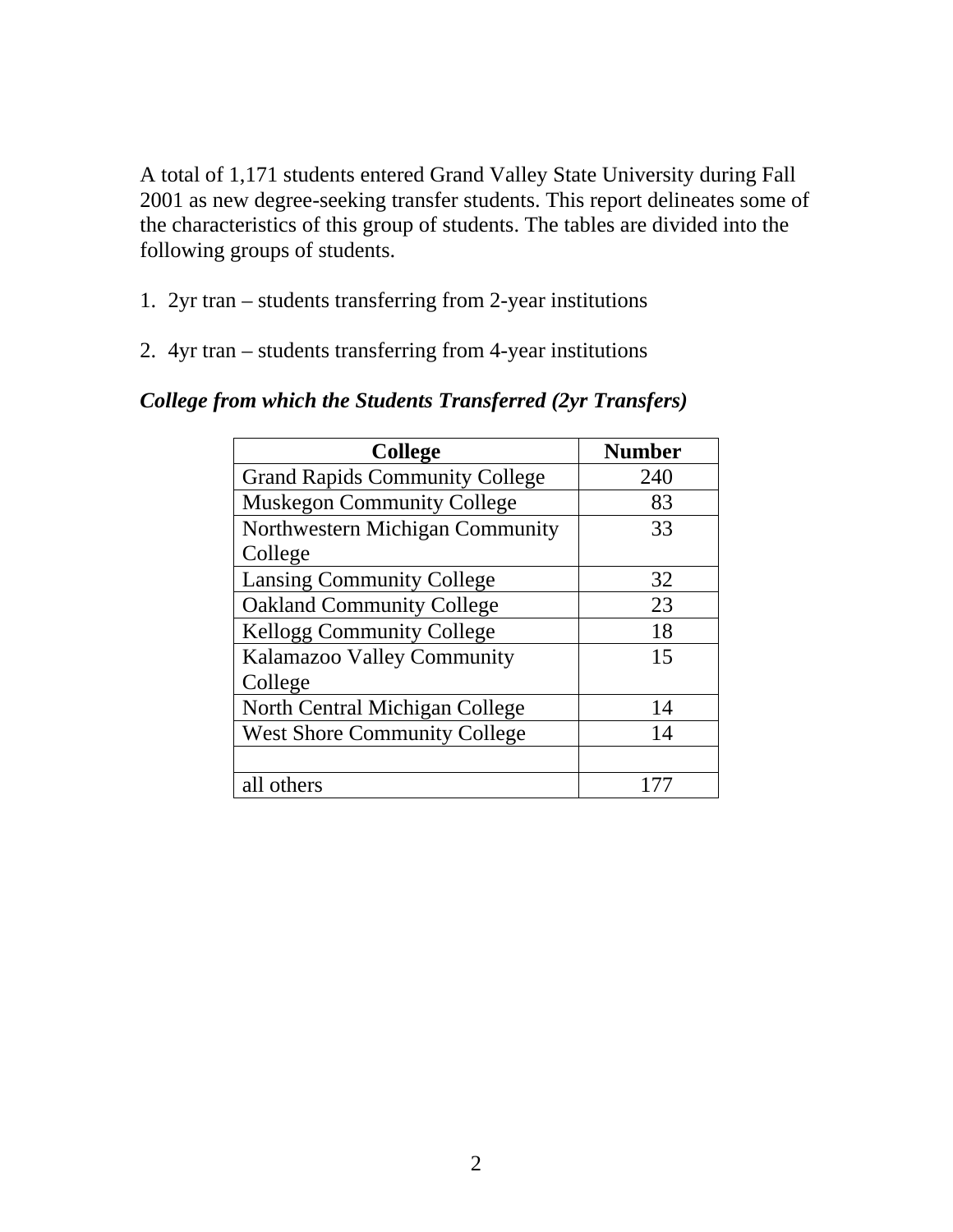| <b>College</b>                     | <b>Number</b> |
|------------------------------------|---------------|
| Western Michigan University        | 51            |
| <b>Central Michigan University</b> | 43            |
| <b>Michigan State University</b>   | 35            |
| <b>Davenport University</b>        | 29            |
| Calvin College                     | 28            |
| <b>Cornerstone University</b>      | 24            |
| Hope College                       | 21            |
| <b>Aquinas College</b>             | 20            |
|                                    |               |
| all others                         |               |

## *College from which the Students Transferred (4yr Transfers)*

#### *Sex*

| sex    | 2yr tran | 4yr tran | total           |
|--------|----------|----------|-----------------|
| female | 365      | 300      | 665             |
| male   | 284      | റററ      | 506             |
| total  | 649      | 522      | 17 <sup>1</sup> |

## *Ethnic Background*

| <b>Ethnic Background</b> | 2yr tran | 4yr tran | total |
|--------------------------|----------|----------|-------|
| Asian                    | 12       | 10       | 22    |
| Black, not Hispanic      | 26       | 23       | 49    |
| Hispanic                 | 15       | 12       | 27    |
| American                 | 5        | 3        |       |
| Indian/Alaskan           |          |          |       |
| <b>Native</b>            |          |          |       |
| White, not of            | 574      | 444      | 1,018 |
| Hispanic origin          |          |          |       |
|                          |          |          |       |
| not indicated            |          | 30       |       |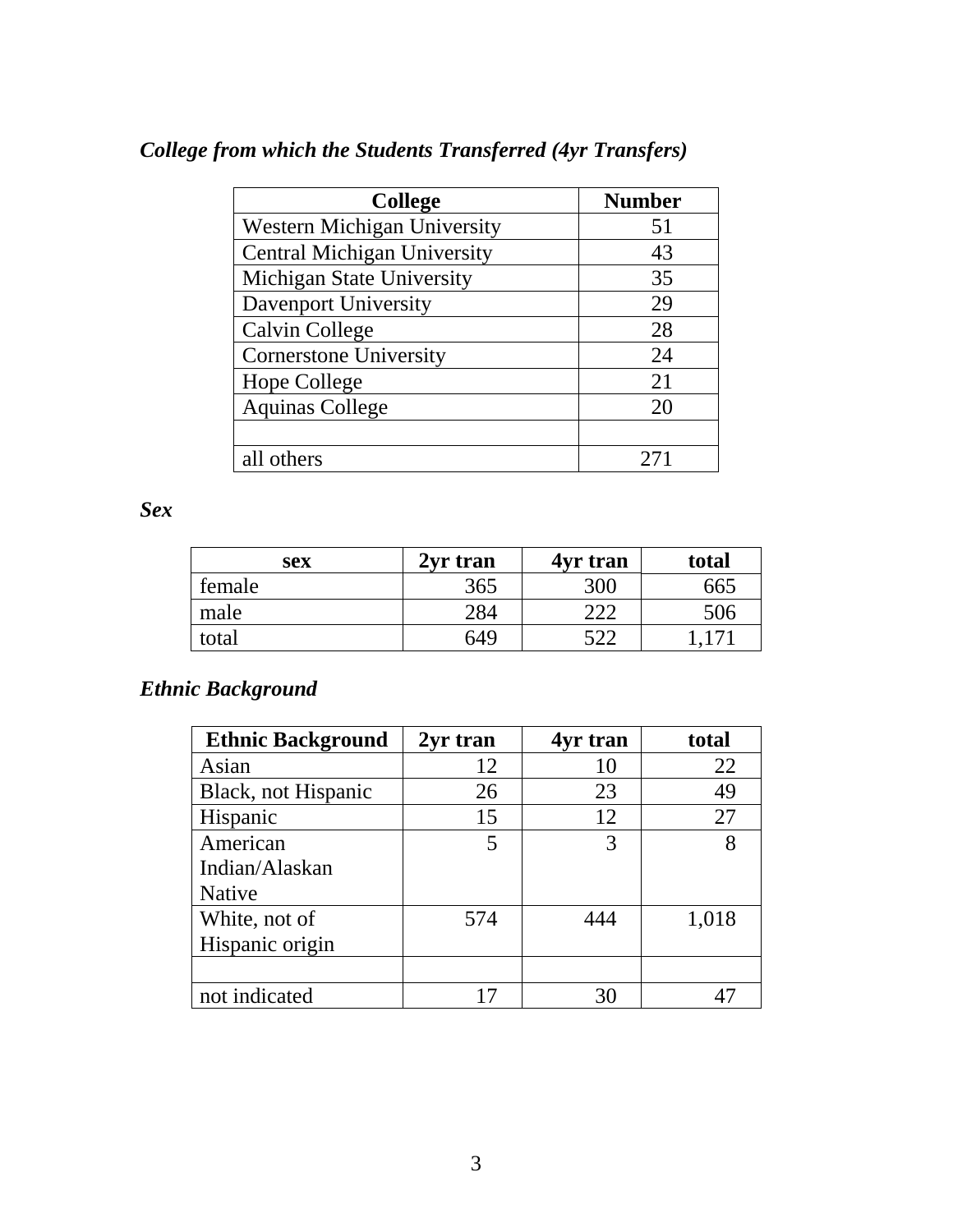## *Status*

| <b>Status</b> | 2vr tran | <b>4yr tran</b> | total |
|---------------|----------|-----------------|-------|
| full-time     | 513      |                 | 925   |
| part-time     | 136      | 110             | 246   |

# *Major*

| <b>Major</b>                     | 2yr tran         | 4yr tran       | total          |
|----------------------------------|------------------|----------------|----------------|
| accounting                       | 3                | 1              | 4              |
| advertising/public relations     | $\overline{8}$   | 8              | 16             |
| anthropology                     | $\overline{3}$   | $\overline{0}$ | 3              |
| art & design                     | 16               | 17             | 33             |
| behavioral science               | $\overline{3}$   | $\mathbf{1}$   | $\overline{4}$ |
| biology                          | 20               | 17             | 37             |
| biomedical science               | 6                | $\overline{7}$ | 13             |
| biopsychology                    | $\mathbf{1}$     | 1              | $\overline{2}$ |
| broadcasting                     | $\overline{2}$   | $\overline{3}$ | 5              |
| business economics               | $\mathbf{1}$     | $\overline{0}$ | $\mathbf{1}$   |
| business, general                | 6                | $\overline{2}$ | 8              |
| chemistry                        | $\overline{3}$   | $\mathbf{1}$   | $\overline{4}$ |
| communications                   | 11               | 11             | 22             |
| computer science                 | $\overline{0}$   | $\mathbf{1}$   | $\mathbf{1}$   |
| criminal justice                 | 33               | $\overline{7}$ | 40             |
| earth science                    | $\overline{2}$   | $\overline{0}$ | $\overline{2}$ |
| economics                        | $\overline{0}$   | 1              | $\mathbf{1}$   |
| engineering                      | $\mathbf{1}$     | $\mathbf{1}$   | $\overline{2}$ |
| English                          | 32               | 28             | 60             |
| film & video                     | 13               | 5              | 18             |
| finance                          | $\overline{2}$   | $\mathbf{1}$   | 3              |
| geography                        | $\overline{1}$   | $\overline{0}$ | $\mathbf{1}$   |
| geology                          | $\overline{1}$   | $\mathbf{1}$   | $\overline{2}$ |
| German                           | $\overline{0}$   | $\overline{0}$ | $\overline{0}$ |
| group science                    | $\overline{4}$   | 3              | $\overline{7}$ |
| group social science             | 12               | $\overline{3}$ | 15             |
| health communications            | $\boldsymbol{0}$ | $\overline{0}$ | $\overline{0}$ |
| health science                   | 14               | 16             | 30             |
| history                          | 17               | 11             | 28             |
| hospitality & tourism management | $\overline{2}$   | $\overline{2}$ | $\overline{4}$ |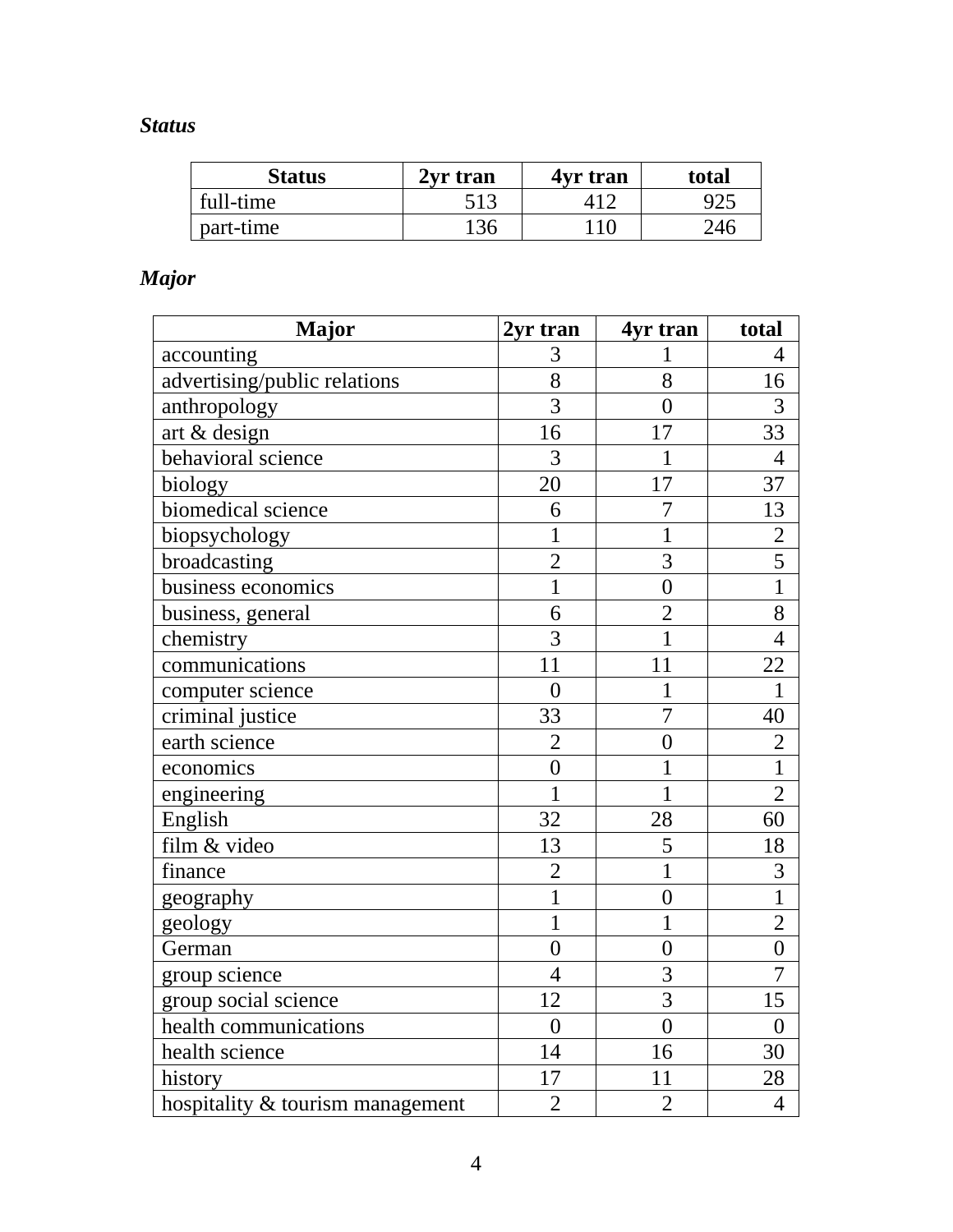| <b>Major</b>                 | 2yr tran         | 4yr tran         | total            |
|------------------------------|------------------|------------------|------------------|
| information systems          | $\boldsymbol{0}$ | $\overline{0}$   | $\overline{0}$   |
| international business       | $\overline{0}$   | $\overline{0}$   | $\overline{0}$   |
| international relations      | $\overline{2}$   | $\boldsymbol{0}$ | $\overline{2}$   |
| journalism                   | $\boldsymbol{0}$ | $\overline{2}$   | $\overline{2}$   |
| legal studies                | $\overline{2}$   | 1                | $\overline{3}$   |
| liberal studies              | 3                | $\boldsymbol{0}$ | $\overline{3}$   |
| management                   | $\mathbf{1}$     | 1                | $\overline{c}$   |
| marketing                    | $\overline{0}$   | $\mathbf{1}$     | $\mathbf{1}$     |
| mathematics                  | 22               | 6                | 31               |
| music                        | 9                | $\overline{4}$   | 13               |
| natural resource management  | $\overline{4}$   | $\overline{2}$   | 6                |
| nursing                      | 14               | 16               | 30               |
| occupational safety          | $\boldsymbol{0}$ | 1                | $\mathbf{1}$     |
| philosophy                   | $\overline{2}$   | $\overline{0}$   | $\overline{2}$   |
| photography                  | 5                | 6                | 11               |
| physical education           | 18               | 8                | 26               |
| physics                      | 1                | $\overline{0}$   | $\mathbf{1}$     |
| political science            | 9                | $\overline{4}$   | 13               |
| pre-business                 | 38               | 24               | 62               |
| pre-computer science         | 18               | $\overline{7}$   | 25               |
| pre-economics                | $\boldsymbol{0}$ | $\mathbf 1$      | $\mathbf{1}$     |
| pre-engineering              | 20               | 22               | 42               |
| pre-health                   | $\boldsymbol{0}$ | $\overline{2}$   | $\overline{2}$   |
| pre-information systems      | $\overline{7}$   | $\overline{3}$   | 10               |
| pre-nursing rn               | $\boldsymbol{0}$ | $\overline{0}$   | $\boldsymbol{0}$ |
| pre-nursing                  | $\overline{2}$   | 3                | 5                |
| psychology                   | 25               | 14               | 39               |
| public administration        | 3                | 3                | 6                |
| social work                  | 14               | 13               | 27               |
| sociology                    | $\overline{2}$   | $\overline{2}$   | 4                |
| Spanish                      | 3                | 5                | 8                |
| special education psychology | 12               | 6                | 18               |
| theatre                      | 1                | 1                | $\overline{2}$   |
| therapeutic recreation       | $\overline{0}$   | 1                | $\mathbf{1}$     |
| writing                      | $\overline{2}$   | $\overline{2}$   | 4                |
| undeclared                   | 193              | 209              | 402              |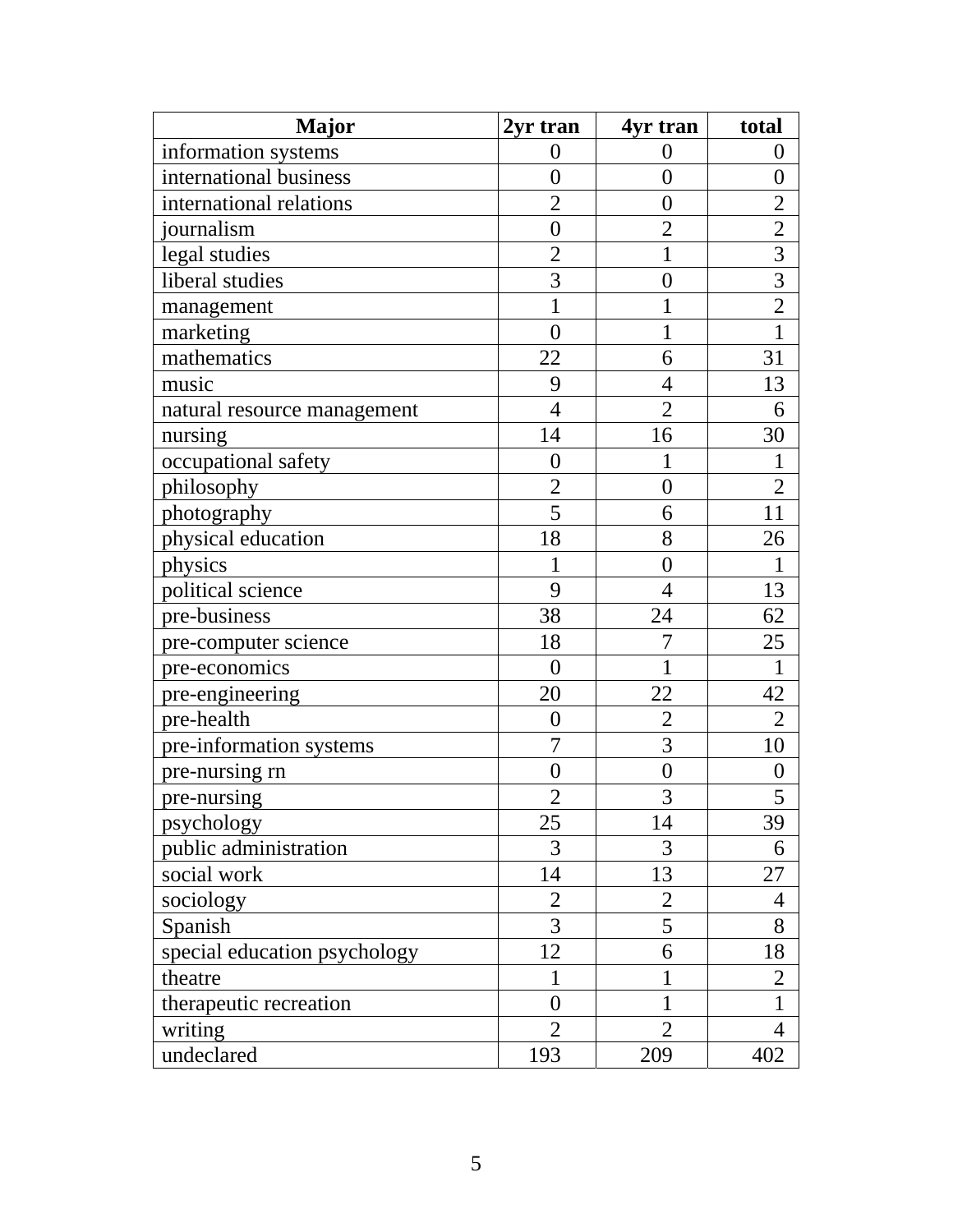| <b>County of Residence</b> | 2yr tran         | 4yr tran         | total            |
|----------------------------|------------------|------------------|------------------|
| Alcona                     | 1                | $\overline{0}$   | 1                |
| Alger                      | $\boldsymbol{0}$ | 1                | $\mathbf{1}$     |
| Allegan                    | 9                | 21               | 30               |
| Alpena                     | 6                | 1                | 7                |
| Antrim                     | 1                | 1                | 2                |
| Baraga                     | $\overline{0}$   | $\overline{0}$   | $\overline{0}$   |
| <b>Barry</b>               | 11               | 8                | 19               |
| Bay                        | $\overline{4}$   | $\overline{2}$   | 6                |
| Benzie                     | $\overline{0}$   | $\overline{0}$   | $\overline{0}$   |
| Berrien                    | 11               | 5                | 16               |
| <b>Branch</b>              | $\mathbf{1}$     | $\mathbf{1}$     | $\overline{2}$   |
| Calhoun                    | 6                | 5                | 11               |
| Cass                       | $\overline{4}$   | $\overline{0}$   | $\overline{4}$   |
| Charlevoix                 | $\boldsymbol{0}$ | 5                | 5                |
| Cheboygan                  | $\mathbf{1}$     | 3                | $\overline{4}$   |
| Chippewa                   | $\overline{0}$   | $\overline{2}$   | $\overline{2}$   |
| Clare                      | 1                | $\overline{0}$   | $\mathbf{1}$     |
| Clinton                    | $\mathbf 1$      | $\mathbf 1$      | $\overline{c}$   |
| Crawford                   | 1                | $\overline{2}$   | $\overline{3}$   |
| Delta                      | 5                | $\boldsymbol{0}$ | 5                |
| Dickinson                  | $\overline{2}$   | 1                | 3                |
| Eaton                      | 7                | 3                | 13               |
| Emmet                      | 6                | $\overline{2}$   | 8                |
| Genesee                    | 5                | $\overline{2}$   | $\overline{7}$   |
| Gladwin                    | $\mathbf{1}$     | $\overline{0}$   | $\mathbf{1}$     |
| Gogebic                    | $\overline{0}$   | $\overline{0}$   | $\boldsymbol{0}$ |
| <b>Grand Traverse</b>      | 28               | 8                | 36               |
| Gratiot                    | 3                | $\boldsymbol{0}$ | 3                |
| Hillsdale                  | $\overline{4}$   | $\mathbf{1}$     | 5                |
| Houghton                   | $\overline{0}$   | $\overline{2}$   | $\overline{2}$   |
| Huron                      | $\overline{0}$   | $\overline{c}$   | $\overline{2}$   |
| Ingham                     | 14               | 5                | 19               |
| Ionia                      | 7                | 8                | 15               |
| Iosco                      | $\overline{0}$   | $\overline{0}$   | $\overline{0}$   |
| Iron                       | $\boldsymbol{0}$ | $\boldsymbol{0}$ | $\boldsymbol{0}$ |

# *County of Residence (Michigan residents only)*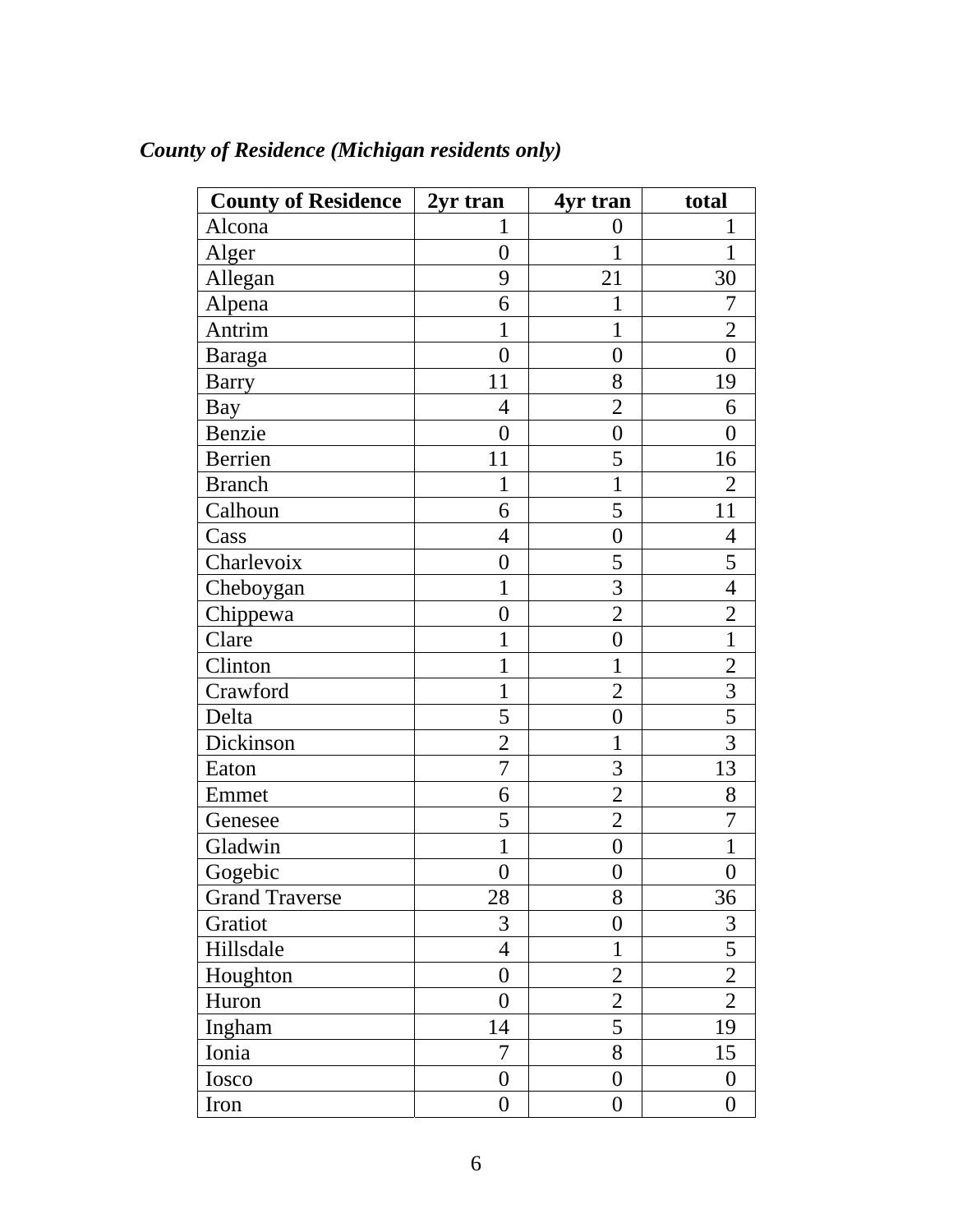| <b>County of Residence</b> | 2yr tran         | 4yr tran         | total            |
|----------------------------|------------------|------------------|------------------|
| Isabella                   | 2                | 2                | 4                |
| Jackson                    | 8                | 4                | 12               |
| Kalamazoo                  | 8                | 12               | 20               |
| Kalkaska                   | 1                | $\overline{0}$   | 1                |
| Kent                       | 217              | 145              | 362              |
| Keweenaw                   | $\overline{0}$   | 0                | $\overline{0}$   |
| Lake                       | $\overline{0}$   | $\overline{0}$   | $\boldsymbol{0}$ |
| Lapeer                     | $\mathbf{1}$     | $\overline{2}$   | 3                |
| Leelanau                   | 1                | $\mathbf{1}$     | $\overline{2}$   |
| Lenawee                    | $\mathbf{1}$     | $\overline{2}$   | 3                |
| Livingston                 | 3                | $\mathbf{1}$     | $\overline{4}$   |
| Luce                       | $\boldsymbol{0}$ | $\overline{0}$   | $\overline{0}$   |
| Mackinac                   | $\overline{0}$   | $\overline{2}$   | 8                |
| Macomb                     | 5                | $\overline{7}$   | 12               |
| Manistee                   | $\overline{2}$   | $\mathbf 1$      | 3                |
| Marquette                  | $\overline{0}$   | 5                | 5                |
| Mason                      | 11               | 3                | 14               |
| Mecosta                    | $\overline{0}$   | $\overline{2}$   | 2                |
| Menominee                  | $\overline{0}$   | $\overline{0}$   | $\overline{0}$   |
| Midland                    | $\mathbf{1}$     | 3                | $\overline{4}$   |
| Missaukee                  | $\mathbf{1}$     | $\mathbf{1}$     | $\overline{2}$   |
| Monroe                     | 5                | $\overline{0}$   | $\overline{5}$   |
| Montcalm                   | 11               | $\overline{2}$   | 13               |
| Montmorency                | $\overline{0}$   | $\overline{0}$   | $\boldsymbol{0}$ |
| Muskegon                   | 56               | 25               | 81               |
| Newaygo                    | 10               | 13               | 23               |
| Oakland                    | 23               | 11               | 34               |
| Oceana                     | 8                | 1                | 9                |
| Ogemaw                     | $\mathbf{1}$     | $\overline{2}$   | $\overline{3}$   |
| Ontonagon                  | 1                | $\overline{0}$   | 1                |
| Osceola                    | 1                | 3                | $\overline{4}$   |
| Oscoda                     | 1                | 0                |                  |
| Otsego                     | 3                | $\overline{0}$   | 3                |
| Ottawa                     | 64               | 90               | 154              |
| Presque Isle               | 5                | $\boldsymbol{0}$ | 5                |
| Roscommon                  | $\overline{0}$   | 0                | $\overline{0}$   |
| Saginaw                    | $\overline{4}$   | 3                | $\overline{7}$   |
| Sanilac                    | $\boldsymbol{0}$ | $\overline{2}$   | $\overline{2}$   |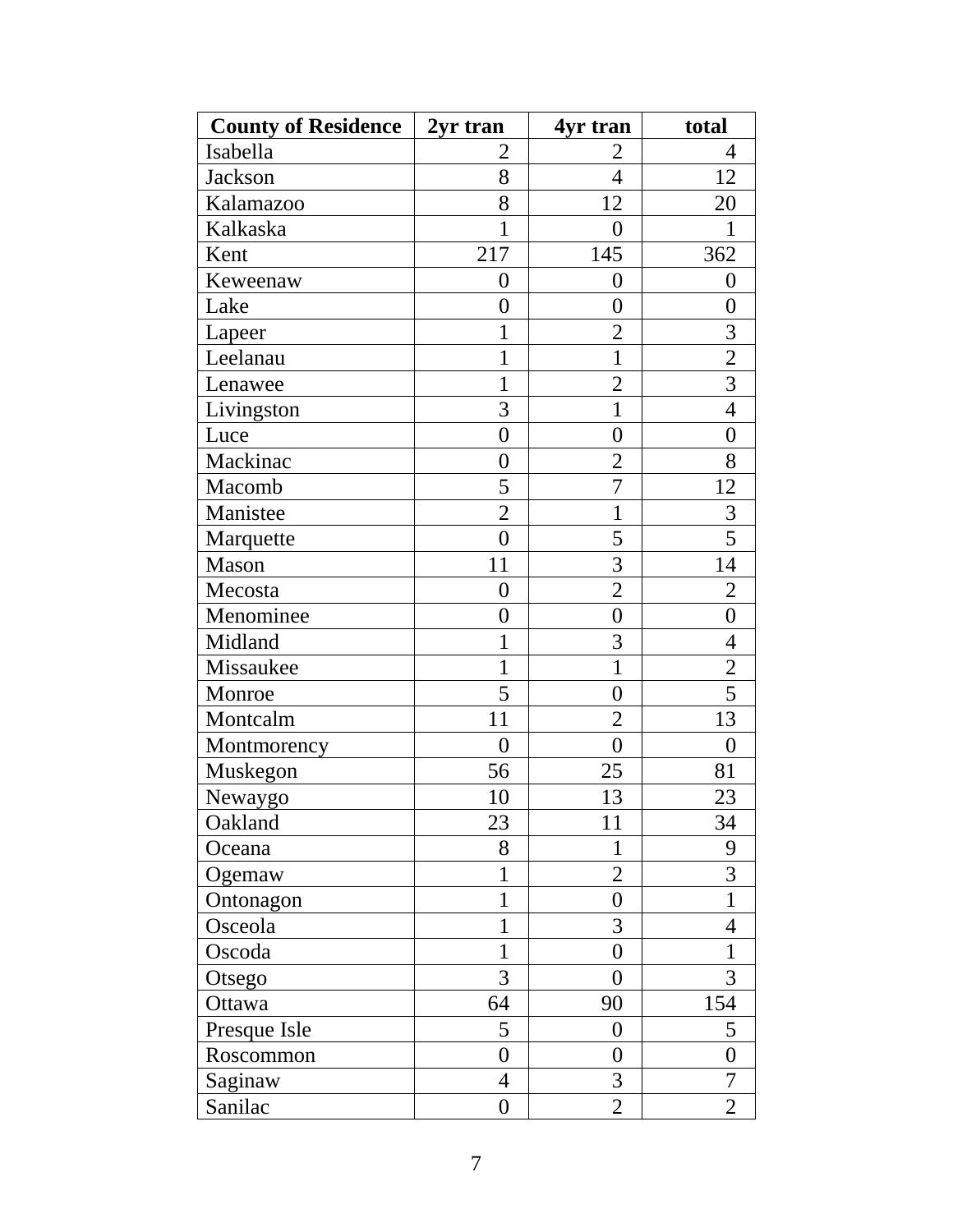| <b>County of Residence</b> | 2yr tran | 4yr tran                    | total |
|----------------------------|----------|-----------------------------|-------|
| Schoolcraft                |          |                             |       |
| Shiawassee                 |          |                             |       |
| St. Clair                  | 11       |                             | 12    |
| St. Joseph                 |          | $\mathcal{D}_{\mathcal{A}}$ |       |
| Tuscola                    |          |                             |       |
| VanBuren                   |          | 2                           |       |
| Washtenaw                  |          |                             |       |
| Wayne                      | 14       | 13                          | 27    |
| Wexford                    |          |                             |       |

#### *Other States & Countries*

| <b>State or Country of</b> | 2yr tran       | 4yr tran       | total          |
|----------------------------|----------------|----------------|----------------|
| <b>Residence</b>           |                |                |                |
| California                 | $\theta$       | $\overline{2}$ | $\overline{2}$ |
| Colorado                   | 1              | $\mathbf{1}$   | $\overline{2}$ |
| Connecticut                | 0              | 1              |                |
| Illinois                   |                | 7              | 14             |
| Florida                    |                | $\theta$       |                |
| Georgia                    | $\overline{0}$ | 1              | 1              |
| Iowa                       | 1              | $\overline{0}$ |                |
| Illinois                   | 9              | 6              | 15             |
| Indiana                    | $\overline{2}$ | 3              | 5              |
| Maryland                   | $\theta$       | 1              | 1              |
| Minnesota                  | 0              | $\overline{2}$ | $\overline{2}$ |
| Ohio                       | 1              | $\overline{3}$ | $\overline{4}$ |
| Pennslyvania               | $\overline{0}$ | $\mathbf{1}$   | $\mathbf 1$    |
| Wisconsin                  | $\Omega$       | $\overline{2}$ | $\overline{2}$ |
|                            |                |                |                |
| Canada                     | $\overline{0}$ | 1              | 1              |
| Dominican Republic         | $\theta$       | 1              | 1              |
| England                    | $\overline{0}$ | 1              |                |
| France                     | $\theta$       | $\overline{2}$ | $\overline{2}$ |
| Ghana                      | $\theta$       | 1              | 1              |
| Greece                     | $\overline{0}$ | 1              |                |
| Japan                      | $\overline{0}$ | 1              | 1              |
| Kuait                      |                | 0              |                |
| Kenya                      |                | 0              | 1              |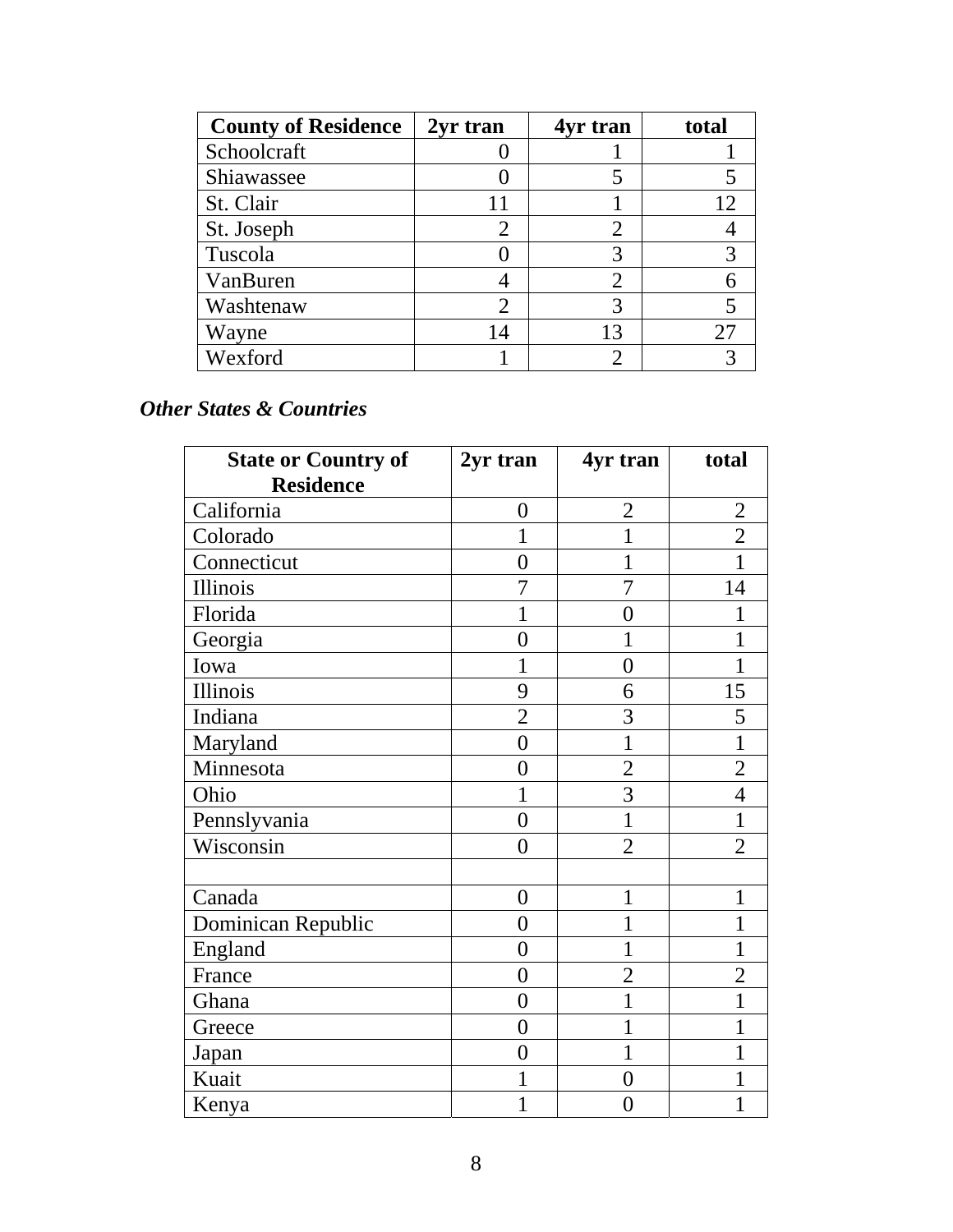| <b>State or Country of</b> | 2yr tran | 4yr tran | total |
|----------------------------|----------|----------|-------|
| <b>Residence</b>           |          |          |       |
| Kazakhstan                 |          |          |       |
| Malaysia                   |          |          |       |
| Morocco                    |          |          |       |
| Nigeria                    |          |          |       |
| Poland                     |          | 2        |       |
| Russia                     |          |          |       |
| Tanzania                   |          |          |       |
| <b>United Kingdom</b>      |          |          |       |
| Ukraine                    |          |          |       |

# *Where Living*

| <b>Housing Location</b> | 2vr tran | 4yr tran | total |
|-------------------------|----------|----------|-------|
| off-campus              | 518      | 401      | 919   |
| in campus owned         | 131      |          | 252   |
| housing                 |          |          |       |

## *Admission Grade Point Average*

| <b>Admission GPA</b>     | 2yr tran | 4yr tran | total |
|--------------------------|----------|----------|-------|
| 3.500-4.000              | 96       | 80       | 176   |
| 3.000-3.499              | 182      | 116      | 298   |
| 2.500-2.999              | 218      | 159      | 377   |
| 2.000-2.499              | 135      | 116      | 251   |
| 1.000-1.999              | 4        |          | 5     |
| < 1.000                  |          |          |       |
| not available            | 13       | 50       | 63    |
|                          |          |          |       |
| mean                     | 2.86     | 3.13     |       |
| median                   | 2.89     | 2.90     |       |
| $75th$ % ile             | 3.30     | 3.34     |       |
| $25^{\text{th}}$<br>%ile | 2.53     | 2.47     |       |